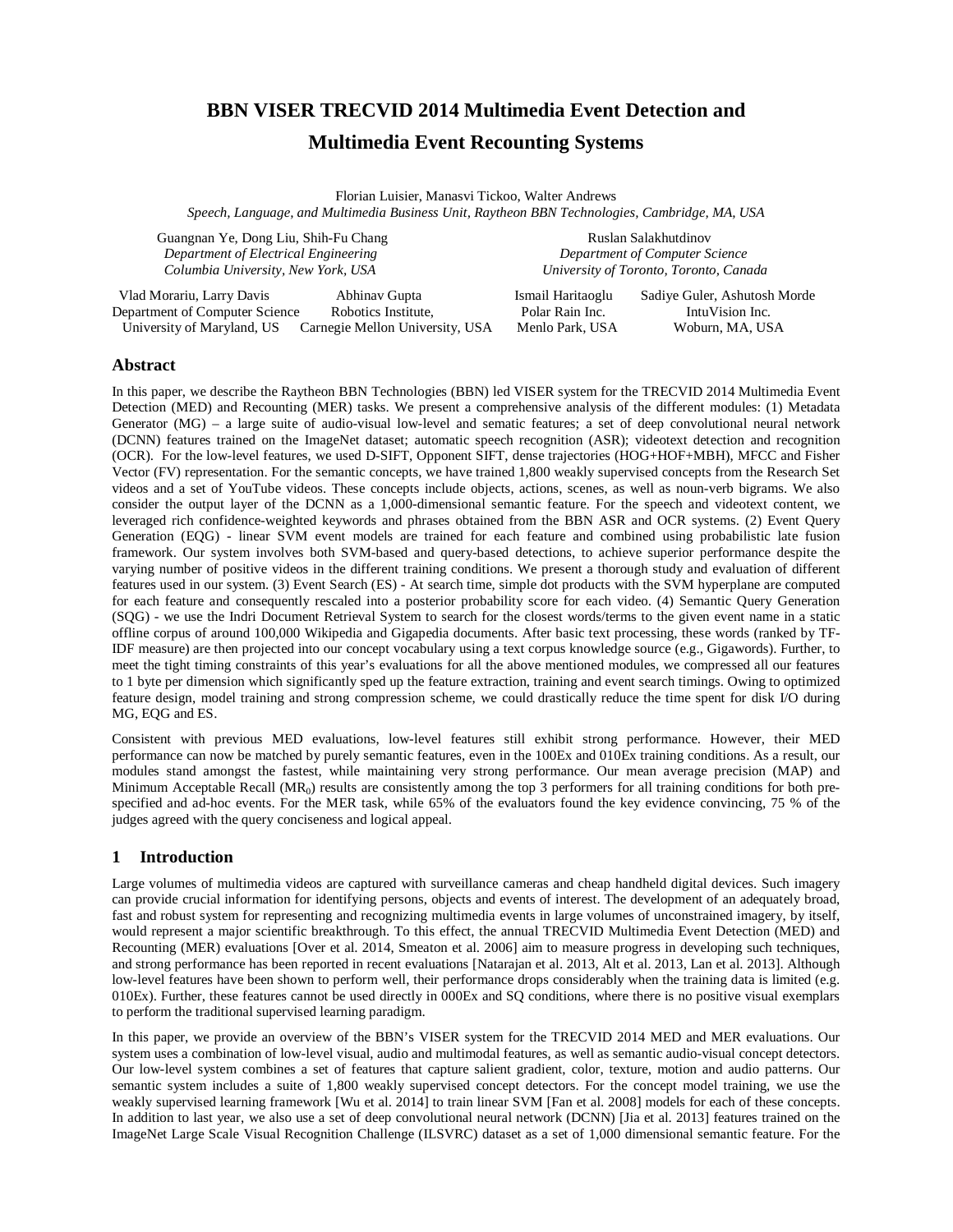MED task, we fused these features with speech and videotext output using probabilistic late fusion to get the final system outputs. For the MER task, the outputs of the semantic concept detectors along with speech and videotext were combined to produce event recounting based on the SQ output. Lastly, in order to meet the timing constraints for MG, EQG and ES, we developed feature compression techniques for all the features to reduce the memory footprint and avoid heavy memory disk I/O incurred during the execution of the various modules. Our main findings can be summarized as follows:

- Low-level features continue to exhibit strong performance and form the core of our 100Ex and010Ex submissions;
- Although the low-level features remain strong, their MED performance can now be matched by purely semantic features, in both the 100Ex and 010Ex training conditions;
- Speech and videotext provide complementary evidences and consistently improve performance for both pre-specified and ad hoc event detection;
- Deep learning system achieves promising results, despite being just based on a single (visual) modality;
- Floating-point precision is unnecessary. The full precision Fisher vector can be discretized between 0 and 255. The two parameters of the affine rescaling must be stored in floating-point precision. At training and search time, the unsigned char feature is converted back to floating-point precision and rescaled to its original range of values. The reading/writing time is thus reduced by a factor of 4 without significant loss in performance;
- Our MER system provides robust evidence tagging and localization while reducing the key evidence viewing time to 43 % of the original video duration.

The rest of the paper is organized as follows. In Section 2, we describe our metadata generation (MG) system in detail. Section 3 describes our event query generation (EQG) system for 010Ex and 100Ex training conditions. In Sections 4 and 5, we describe our Semantic Query Generation (SQG) and Event Search (ES) systems respectively. We conclude with a discussion of experimental results in Section 6.

## **2 Metadata Generation (MG)**

## **2.1 Low-level Features**

We extracted and combined multiple low-level audio and visual features using Fisher Vector encoding [Peronnin et al. 2010]. Our low-level system combines a set of features that capture salient gradient, color, texture, motion and audio patterns. We considered the following features and systems:

Audio Features: We considered Mel-Frequency Cepstral Coefficient (MFCC).

Visual Features: We considered multiple visual features including a gray-scale dense-SIFT (D-SIFT) [Boureau et al. 2010], color D-SIFT (Opp-D-SIFT) [van de Sande et al. 2010] computed in the opponent color space, a dense trajectory-based feature that combines shape and motion features (I-DT) [Wang et al. 2013].

We carefully engineered and studied the effects of model complexity vs. discriminativity trade-off. To achieve these goals, we undertook the following steps:

- Feature Normalization: Root Normalization [R. Arandjelovic et al. 2012] achieved the best classification results on our internal TRECVID validation dataset.
- Feature Sampling: The dense features were extracted spatially every 4 pixels at 5 different resolutions to increase scale invariance.
- Fisher Vector Encoding: We observed that reducing the number of GMM clusters while increasing the PCA dimension gave slightly better results for most low-level features.

## **2.2 Deep Learning**

In addition, this year, we use a set of deep convolutional neural network (DCNN) features trained on the ImageNet Large Scale Visual Recognition Challenge [\(ILSVRC\)](http://image-net.org/challenges/LSVRC/2013/) dataset. We have trained on a GPU machine an 8-layer deep convolutional neural network on the 1.2 million annotated images from the ILSVRC dataset. The output layer of the DCNN is used as a 1,000 dimensional semantic feature. We also include the last convolutional layer of the DCNN as a 4,096-dimensional mid-level feature for 010Ex and 100Ex training conditions. As can be seen below, the performance of the visual deep learning feature is very close to low-level features and audio-visual semantic features.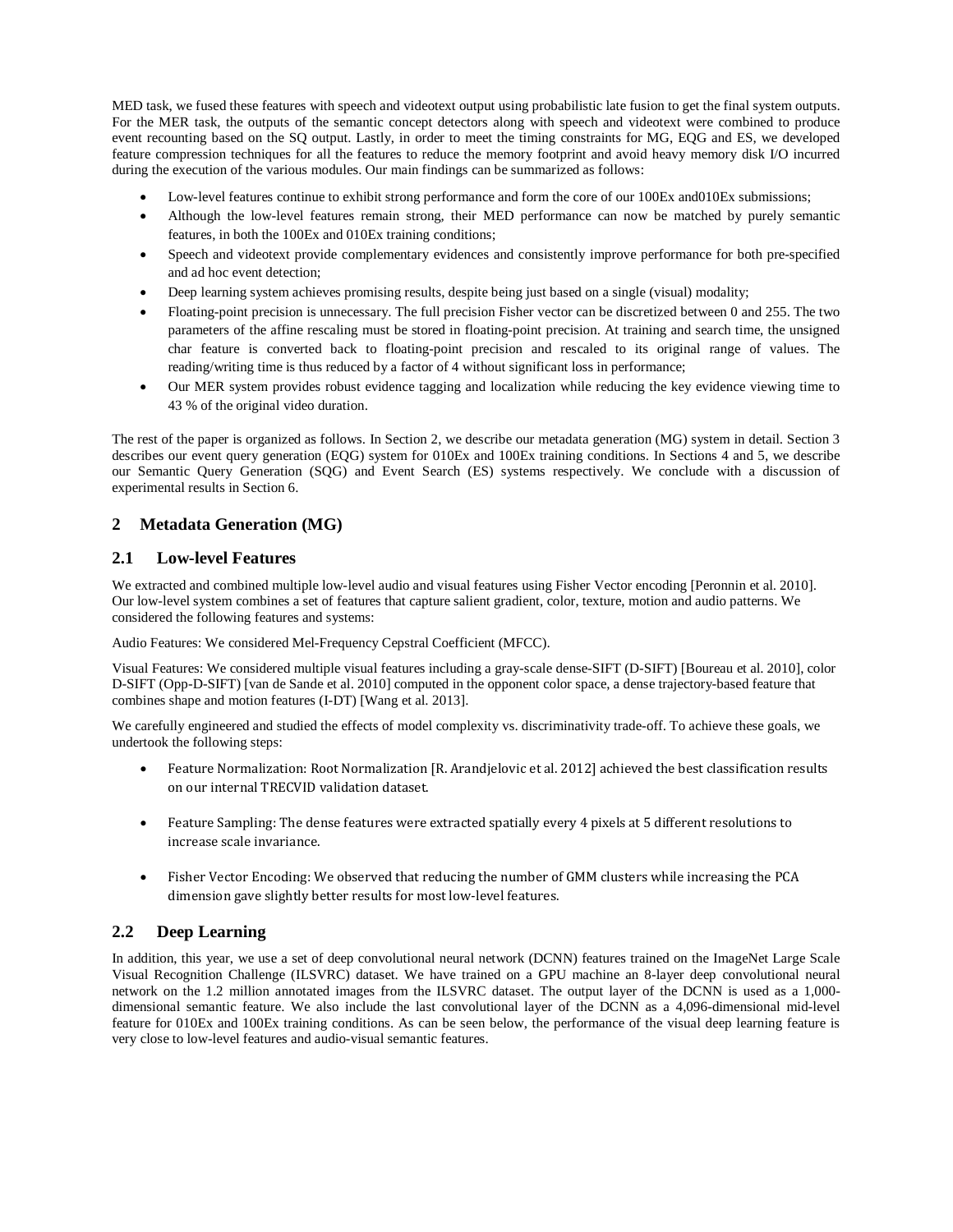| <b>System</b>        | АP     | ${\bf R0}$ | <b>AUC</b> |
|----------------------|--------|------------|------------|
| Visual Deep Learning | 0.2797 | 0.5373     | 0.9611     |
| Low-level            | 0.3718 | 0.5812     | 0.9742     |
| Semantic             | 0.3980 | 0.6330     | 0.9813     |

**Table 1**: Performance comparison on BBN's Internal Video Test Partition (E021-E040). Low-level consists of the early fusion of D-SIFT, O-SIFT, I-DT and MFCC based Fisher Vectors. Semantic comprises of early fusion of the corresponding WSC features.

## **2.3 Video-Level Weakly Supervised Semantic Features (WSC)**

Ability to detect high-level semantic concepts in videos is crucial for event recounting and event detection with a small set of positive training examples. However, there are several challenges in developing robust systems for detecting such semantic concepts. To this effect, we developed techniques to exploit the annotations in the judgment files provided by LDC for training concept detectors. This allows us to utilize annotations of the research set videos that are already available at no additional cost. However, a challenge with this data is that they are short, free-form text descriptions. We address this by applying BBN's natural language processing technologies to detect salient concepts in the text annotations. We have trained 1,800 weakly supervised concepts from the Research Set videos and a set of YouTube videos. We use linear SVM models for each of the concept models. These concepts include objects, actions, scenes, as well as noun-verb bigrams. We extracted the video-level concepts for D-SIFT, O-SIFT, MFCC and I-DT based fisher vector representations.

## **2.4 Language Features (ASR and OCR)**

Like previous years, we observe that speech and videotext provide complementary evidences and consistently improve performance for both pre-specified and ad hoc event detection. To meet this year's timing constraints, we redesigned both the automatic speech recognition (ASR) and video text optical character recognition (OCR) pipelines. In contrast to our previous language content based metadata generation (CDR) pipelines, we have developed integrated pipeline from video input to metadata output for both speech and videotext. The integrated pipelines is ready for diverse parallel processing environments, with support for both single machine and computer cluster environments and significantly reduced network I/O. We have developed these pipelines for easier potential prototype integration.

## **2.4.1 Automatic Speech Recognition**

We first use a 2-Gaussian GMM-based speech activity detection (SAD) [Ng. et al. 2012] applied on MFCC coefficients to automatically identify speech segments. Given the speech segments, we apply HMM-based multi-pass large vocabulary automatic speech recognition (ASR) to obtain speech content in the video, and encode the hypotheses in the form of word lattices. We developed a baseline speech recognition system using ~1600 hours of English broadcast news data, using upgraded tools that enable incorporation of ongoing and future advances in BBN's Byblos speech recognition systems. To accommodate the characteristics of the MED video data, we use updated dictionary and language model that result in about 2-4% (absolute) reduction in Word Error Rate, depending on different decoding settings. In particular, we update the lexicon and language model using MED 2011 descriptor files [Over et al. 2011], relative web text data, and the small set of 100 video clips with annotated speech transcription. We use a trigram language model trained over 2 million words of in-domain data from the MED 2011 descriptor files and relative web text data and 11 billion words of out-of-domain web-data. The vocabulary size is about 12k. The acoustic models are adapted during ASR decoding for each video clip in an unsupervised fashion via Maximum Likelihood Linear Regression (MLLR) and Constrained MLLR (CMLLR). We develop a highly integrated speech pipeline optimized for efficient metadata generation. We streamline the processing steps, so network I/O is minimized and limited to only the input and the output. Specifically, all the processing for a single video happens on a single computer node, and only the final results are synchronized back to the disk RAID.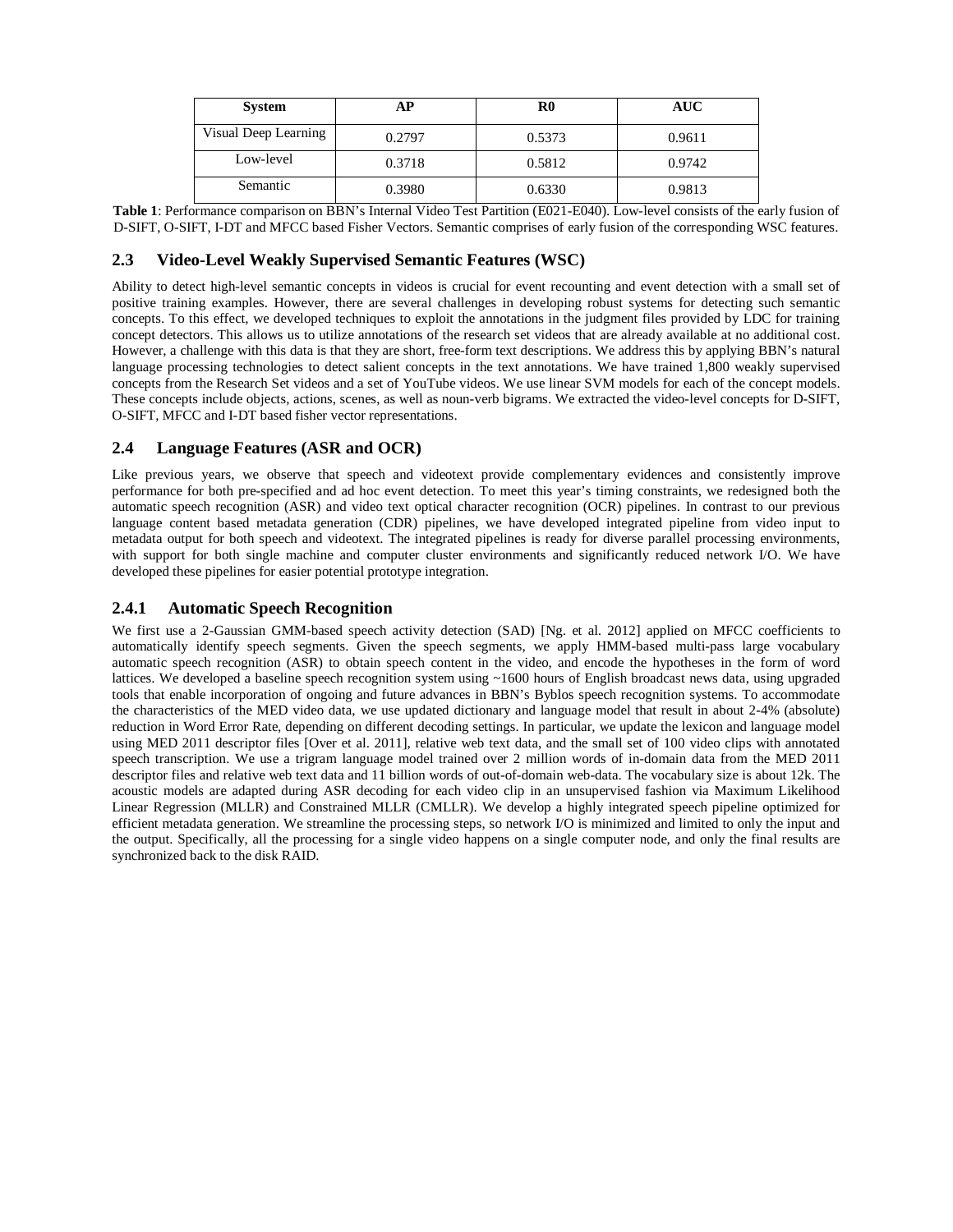

**Figure 1**: Flow Chart of the combined ASR and videotext OCR pipelines

## **2.4.2 Videotext OCR**

Since the videotext content presents itself in various forms, such as subtitles, markup titles, text in scenes (e.g., banners and road signs), it is much more challenging than conventional scanned document OCR. First, MSER based videotext detector detects the bounding boxes. We leverage a statistically trained videotext detector based on SVM to estimate videotext bounding boxes. This content is then recognized by HMM-based multi-pass large vocabulary OCR. Similar to the ASR system, word lattices are used to encode alternative hypotheses.

The proposed system comprises of three steps (a) text localization (b) text line aggregation (c) text line recognition. We use MSER regions [Jain et al. 2014, Peng et al. 2011] as candidates and instead of using rules or geometric based grouping, we apply a text/non-text classifier over each candidate. We compute rich shape descriptors and compress them to very few dimensions while preserving discriminability using Partial Least Squares (PLS) technique. PLS technique enables use of a large set of features in classification, and speeds up the classification significantly. Each positively labeled candidate serves as an anchor region around which we group candidate regions based on geometric and color properties. At this step, we allow negatively labeled candidates to take part in text line aggregation, to overcome mistakes in the classification step. We binarize the detected text regions and pass it to the BBN HMM-based OCR system [Peng et al. 2011] for word recognition.



**Figure 2**: Flow Chart of the videotext detection and OCR pipeline

#### **2.4.3 Language Representation for ASR and OCR**

We start with a simple histogram representation built on the full lattice vocabulary after removing stopwords, which we denote W . This representation,  $h_v = \{C(w)|w \in W\}$  is simply a histogram, i.e. the expected counts  $C(w)$  for each word w for video v. The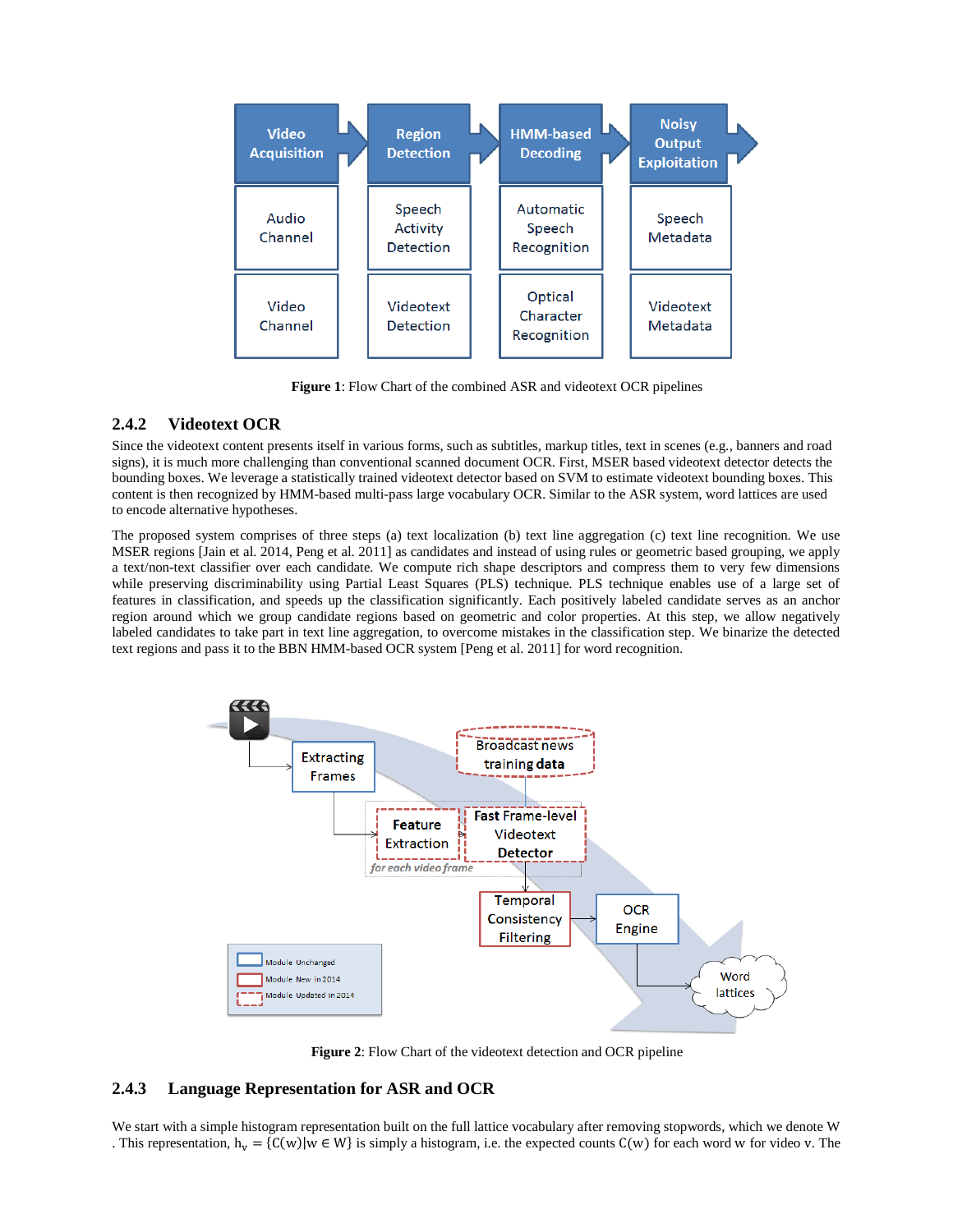vector  $h_v$  is 11 normalized to produce a normalized histogram  $\bar{h_v}$ .

Since the lattice vocabulary is quite large and inclusive, we reduce the size of the representation by removing both extremely rare words in the vocabulary which are too infrequent to be robustly processed by machine learning techniques, as well as common words which are not useful in distinguishing videos of different events. Removing these extrema also help to offset noise from falsely detected speech and video text content. To this end, we compute the posterior-weighted document frequency  $df(w)$  of each word w ∈ W over a sample collection of videos V as  $df(w) = \sum_{v \in V} min(1, C(w)).$ 

We then remove the 200 most common words as ranked by df, producing an upper cutoff  $\overline{df}$ . We also set a lower cutoff df by removing words with frequencies less than 0.001 times  $\overline{df}$ . These two cutoffs produce the compact vocabulary W' = {w|w  $\in$ W, df  $\langle df(w) \rangle \frac{df}{dt}$ .

In our experiments, these cutoffs remove approximately 1/3 of the words in W for both ASR and OCR.

Using the shortened vocabulary W', we have  $f_v = \{C(w) | w \in W'\}$ .

Rather than 11 normalizing  $f_v$ , we normalize by the l1 of  $h_v$ , i.e., by the sum of posteriors of all words in the lattice of the given video, to produce  $f_v$ . This way, we encode in the normalization term information about the total amount of hypothesized language content in video v, to discount the potential false alarm in video text detection and speech detection.

We can further encode information about the potential classification power of each word in our vocabulary W' by weighting them

by a revised inverse document frequency,  $\text{idf}(w) = \log \left( \frac{dt}{df(w)} \right)$ We then define  $g_v = \{C(w) \times \text{id}f(w) | w \in W'\}.$ 

We produce two representations by two different normalization schemes for gv: first, with a simple l1 normalization to produce an idf-weighted histogram $\widehat{g_v}$ , and second, with the l1 norm of  $h_v$ , as we did with  $f_v$ , to produce  $\widetilde{g_v}$ .

| Language Source | Representation                                                        | 100Ex (MAP) | $010Ex$ (MAP) |
|-----------------|-----------------------------------------------------------------------|-------------|---------------|
|                 | $h_{\rm v}$ (full histogram)                                          | 11.01%      | 3.93%         |
|                 | $\tilde{f}_{v}$ (reduced vocab, full $\ell_1$ )<br>normalization)     | 12.04%      | 6.68%         |
| <b>ASR</b>      | $\hat{g}_{v}$ (reduced vocab + idf)                                   | 10.28%      | 3.70%         |
|                 | $\tilde{g}_{v}$ (reduced vocab + idf,<br>full $\ell_1$ normalization) | 12.38%      | 6.00%         |
|                 | $h_{\rm v}$ (full histogram)                                          | 6.47%       | 2.16%         |
| <b>OCR</b>      | $\tilde{f}_{v}$ (reduced vocab, full $\ell_1$<br>normalization)       | 8.26%       | 2.81%         |
|                 | $\hat{\mathbf{g}}_{\mathbf{v}}$ (reduced vocab + idf)                 | 6.75%       | 2.18%         |
|                 | $\tilde{g}_{v}$ (reduced vocab + idf,<br>full $\ell_1$ normalization) | 7.84%       | 3.25%         |

**Table 2**: Comparison of various language representations on BBN's internal test partition (E021-E040)

#### **2.5 Analysis and Comparison**

Thanks to the above mentioned efforts on features size reduction, our entire 2014 metadata store only takes around 100G of disk space for about 200,000 videos. As a comparison, our 2013 metadata store required about 1T of disk space for about 100,000 videos.

To summarize, the proposed optimization consists of two main changes:

1. Most computations are performed in floating point format. Only computations where numerical precision is crucial are performed in double format.

2. For a given video, all the features were extracted and encoded sequentially. We have now switched to a multi-threaded feature extraction and encoding strategy.

Table 3 reports the computation times (in seconds on a single Intel(R) Xeon(R) CPU E5450 @ 3.00GHz 8-core Linux machine) required to extract D-SIFT features, while Table 4 reports the computations times required for the Fisher vector encoding of the extracted D-SIFT features (both in seconds). As observed, our optimization efforts have drastically reduced last year's computation time, while maintaining a similar classification performance.

**Table 3**: D-SIFT feature extraction timing comparison between BBNVISER's 2013 and 2014 systems.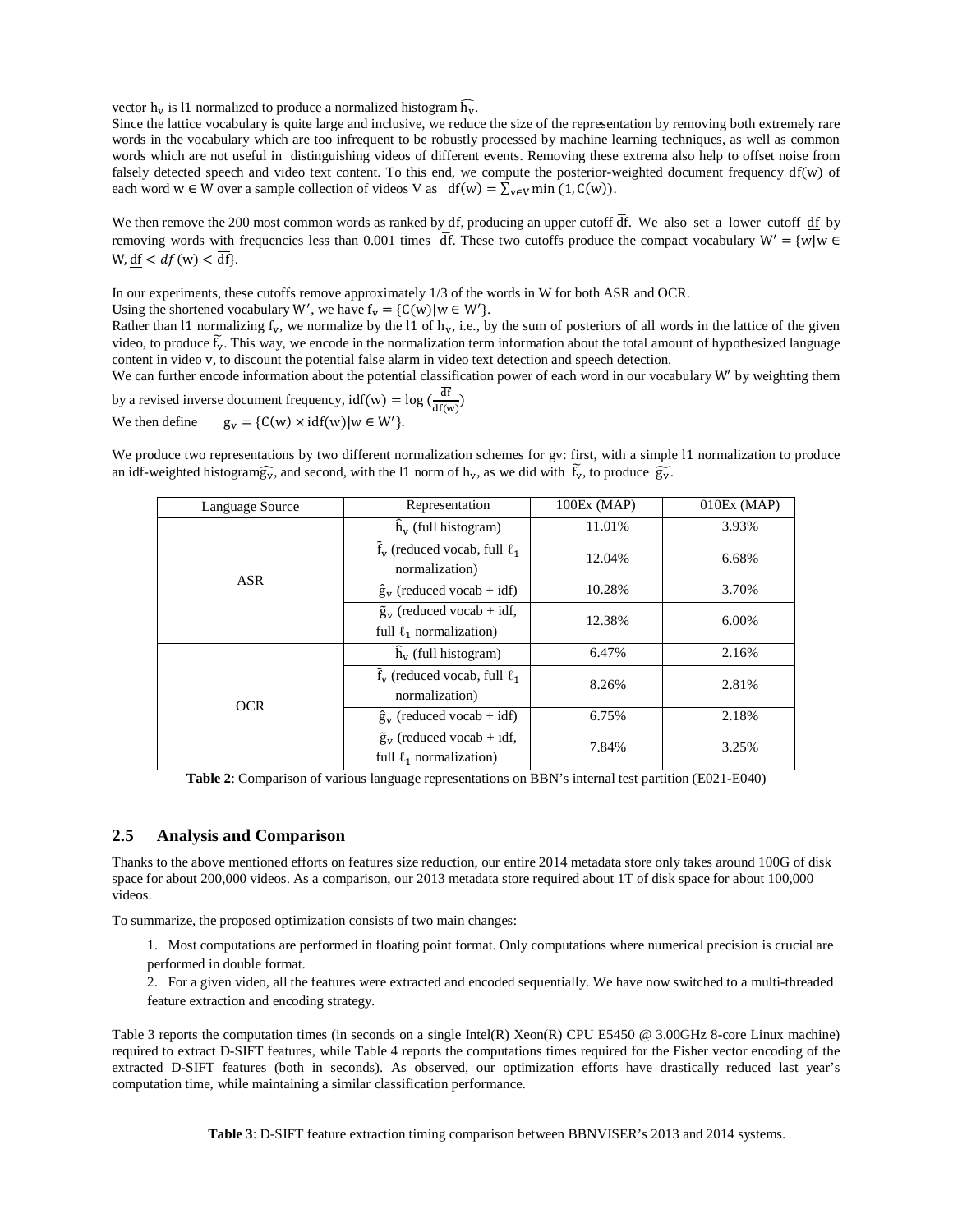| Number of Descriptors | 2013 System [Natarjan et al. 2013] | 2014 System         |
|-----------------------|------------------------------------|---------------------|
| 35,112                | 34.93 sec                          | 1.78 sec            |
| 215,061               | 209.04 sec                         | $10.19 \text{ sec}$ |
| 669, 900              | 977.10 sec                         | $41.16 \text{ sec}$ |

| Number of Descriptors | 2013 System [ Natarajan et al. 2013] | 2014 System        |
|-----------------------|--------------------------------------|--------------------|
|                       |                                      |                    |
|                       |                                      |                    |
| 35,112                | $12.12 \text{ sec}$                  | $1.31 \text{ sec}$ |
|                       |                                      |                    |
|                       |                                      |                    |
| 215,061               | 70.46 sec                            | $6.87$ sec         |
|                       |                                      |                    |
|                       |                                      |                    |
|                       |                                      |                    |
| 669, 900              | 223.97 sec                           | 20.64 sec          |
|                       |                                      |                    |

**Table 4**: D-SIFT Fisher Vector Encoding timing comparison between BBNVISER's 2013 and 2014 systems

We observed that the full precision Fisher vector can be rescaled between 0 and 255 and stored as unsigned char values without much loss of performance. The two parameters of the affine rescaling must be stored in floating-point precision. At training and search time, the unsigned char feature is converted back to floating-point precision and rescaled to its original range of values. The reading/writing time is thus reduced by a factor of 4 without loss in performance. The table below compares the memory footprint between the 2013 [Natarajan et al. 2013] and 2014 systems.

|               | 2013 System    |                           |                | 2014 System               |
|---------------|----------------|---------------------------|----------------|---------------------------|
| Feature Type  | Count          | Total Size per Video (KB) | Count          | Total Size per Video (KB) |
| Appearance    | $\overline{2}$ | 2,097                     |                | 97                        |
| Color         |                | 2,097                     |                | 65                        |
| Motion        | 3              | 6,291                     |                | 100                       |
| Audio         | 3              | 655                       |                | 46                        |
| Deep Learning | $\overline{0}$ | N/A                       | $\overline{c}$ | 26                        |
| Semantic      | 6              | 6                         | 9              | 24                        |
| Language      | 2              | 176                       | $\overline{c}$ | 28                        |
| <b>SUM</b>    | 17             | 11,322                    | 17             | 386                       |

**Table 5**: Comparison of features used in BBNVISER's 2013 and 2014 systems

## **3 Event Query Generation (EQG)**

Besides a drastic compression of the metadata store, our 2014 system only involves linear classifiers, whereas our 2013 system relied on nonlinear kernel SVM classifiers. As a result, it takes only 10-15 min to train each of our 2014 event detectors on a COTS machine, while it took a few hours to train our 2013 event detectors on a cluster of computer nodes. Finally, it takes less than 5 min to search a database of 200,000 videos on a COTS machine with our 2014 system. The same search would have taken hours with our 2013 system due to the use of nonlinear SVMs. The table below compares the performance of SIFT Fisher vectors with those from last year. We can see the strong performance this year despite drastic dimensionality reduction and the use of linear SVMs.

| Feature            | <b>Dimensionality</b> | Classifier     | <b>MAP</b> | MR <sub>0</sub> | AUC    |
|--------------------|-----------------------|----------------|------------|-----------------|--------|
| <b>D-SIFT 2013</b> | 262,144               | <b>RBF SVM</b> | 0.2589     | 0.3530          | 0.9271 |
| Opp-D-SIFT $2013$  | 524.288               | <b>RBF SVM</b> | 0.2620     | 0.3789          | 0.9327 |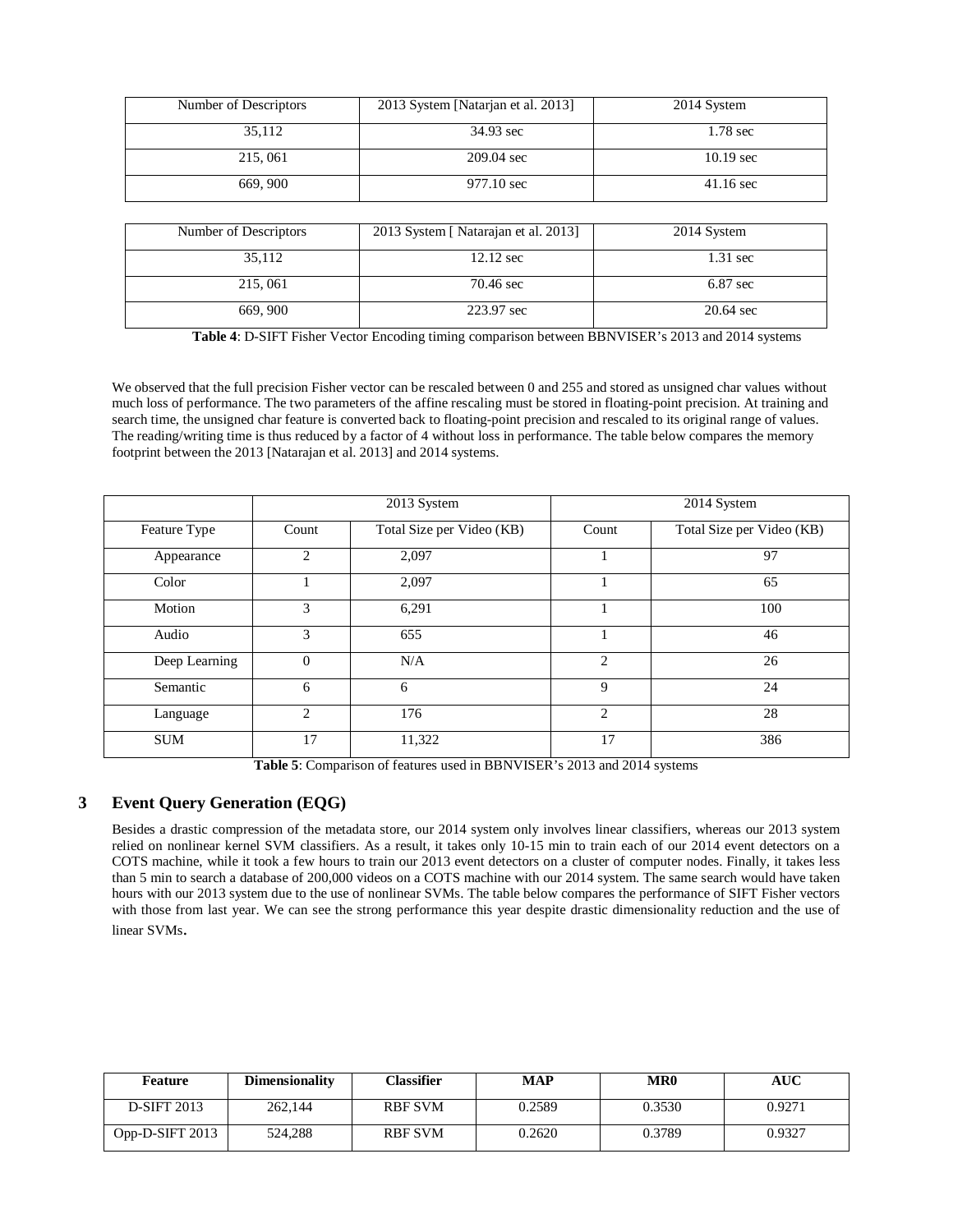| <b>D-SIFT 2014</b> | 131,072 | Linear SVM | 0.2857 | 0.3605 | 0.9307 |
|--------------------|---------|------------|--------|--------|--------|
| Opp-D-SIFT $2014$  | 262.144 | Linear SVM | 0.2809 | 0.3960 | 0.9317 |

**Table 6**: Comparison of D-SIFT and O-SIFT features on BBN's internal test partition for 100Ex training condition. Note that the features this year are stronger despite much lower dimensionality

While linear SVM perform well for low-level features, we observe that for semantic features, non-linear SVMs perform better than linear SVMs .Table 7 shows the comparison on BBN's internal test partition.

| <b>Kernel Type</b>     | <b>MAP</b> | Test Time (sec/100 videos) |
|------------------------|------------|----------------------------|
| ∟inear                 | 0.2451     | 0.08                       |
| Intersect (Non-Linear) | 0.3071     | 96.0                       |
| $\blacksquare$         | 0.11       | (100T)                     |

**Table 7**: Comparison of linear v/s non-linear kernels for visual semantic features (100Ex)

To overcome this, we used a non-linear kernel approximation [Vedaldi et al. 2012] which uses a pre-computed linear feature mapping based on the Fourier sampling theorem to approximate homogenous, additive kernels such as chi<sup>2</sup>, Intersect and Hellinger's. After the mapping, a standard linear SVM can be used. Such a mapping gives performance close to the original nonlinear kernels while being an order of magnitude faster at the search time.

| Kernel Type                | <b>MAP</b> | Test Time (sec/100 videos) |
|----------------------------|------------|----------------------------|
| Linear                     | 0.2451     | 0.08                       |
| Intersect (Non-Linear)     | 0.3071     | 96.0                       |
| Approx. Intersect (Linear) | 0.3059     | 0.40                       |

**Table 8**: Non-linear kernel approximation improves performance without much increase in event search

For the 010 Ex and 100 Ex training conditions, the soft-margin linear SVM event models involve early fusion of features within a given modality and late fusion of the ASR, OCR and audio-visual features. The parameters of the SVM classifier are optimized using k-fold cross validation based on 100 (resp. 10) positives and about 5,000 negatives (event background). The EQG runs on a single 16-core COTS computer. It takes from 10min to 30min to train an event model, depending on the number of crossvalidation folds and the sampling of the parameters space.

For the 000Ex, the EQG expands the SQ XML to the corresponding concept lexicon space (Sec 4) by adding more relevant concepts to generate an event-specific model separately for each of the feature vocabulary.

## **4 Semantic Query Generation (SQG)**

The semantic query (SQ) is the translation of the user-defined event query into a system query. It is the only semantic representation of an event. When positive training examples are available (e.g., in the 100Ex and 010Ex training conditions), the semantic query can be augmented/modified based on the information learned at training time to form the final event query. In the SQ training condition, the semantic query is the only input to the system, while in the 000Ex training condition, about 5,000 background (unlabeled) videos are also provided. In our 2014 system, we generated the SQ automatically, as described below.

We use the event name (e.g., "birthday party") as the query to the INDRI document retrieval system [Lemur Project] to retrieve a ranked list of the most relevant documents for the given event query. In practice, we keep the top-15 documents. The INDRI text corpus consists of about 1 million general Wikipedia articles which have been downloaded into the system before any knowledge of the user query. We apply standard text processing techniques (e.g., stop word removal, lemmatization …) to the top-15 retrieved documents. Each word in the documents is then weighted by its Term Frequency (TF) measured across all the top documents. The words having the highest TF are grouped together into a vector which represents the event query.

Once the event query representation is obtained, we use a text expansion based method to project the query into our various semantic feature spaces (ASR, OCR, audio-visual semantics). We use the large text corpus Gigaword for this projection. Our semantic features consist of speech (ASR), text (OCR), weakly supervised audio-visual concepts (VideoWords) and ImageNet deep convolutional neural network (CNN) features. Once the expanded event query feature vector and video feature vector are computed, we use a cosine similarity measure to rank the videos for a given event. Finally, we fuse retrievals from each of the features and modalities using a simple linear combination to exploit the complementary nature of the different modalities and concept vocabularies.

For the SQ module, we use only the top 24 features for the language (ASR & OCR) and 9 (audio-visual and CNN) at the time of search, while for the 000Ex system we retained 30 language concepts and 15 audio-visual and DCNN concepts. The retained concepts for each event are returned in the SQ XML and 000Ex XML, respectively. The performance of our SQ and 000Ex system is reported in Table 3.

| <b>MED'13 (E021-E030)</b> |       | <b>MED'14 (E021-E040)</b> |       |
|---------------------------|-------|---------------------------|-------|
| SC                        | 000Ex | o۴<br>ov.                 | 000Ex |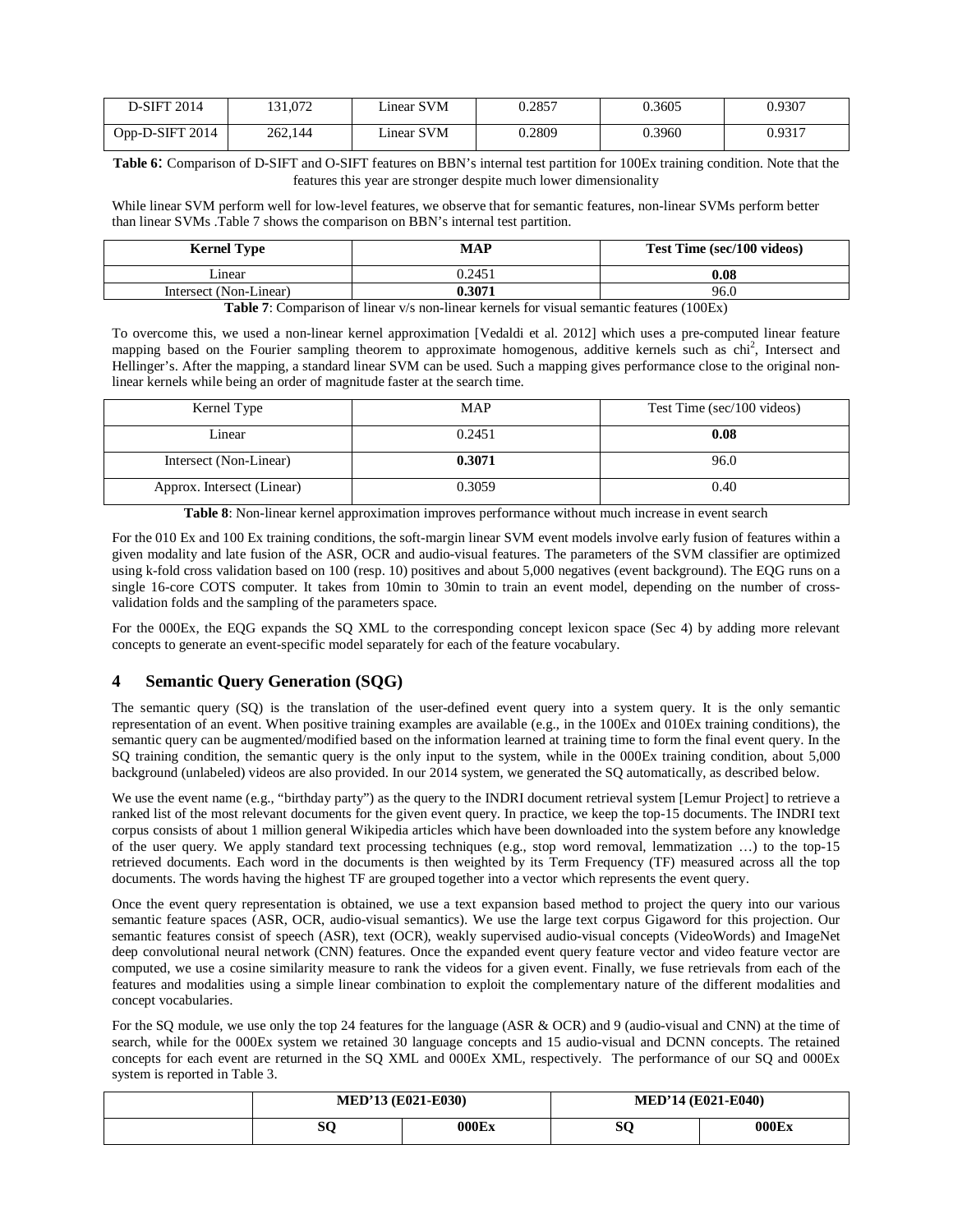| MAP        | 0.0431 | 0.0643 | 0.0830 | 0.0901 |
|------------|--------|--------|--------|--------|
| MR0        | 0.1628 | 0.2183 | 0.2322 | 0.2502 |
| <b>AUC</b> | 0.8670 | 0.9175 | 0.8869 | 0.9233 |

Table 9: Comparison of SQ, 000Ex training conditions on BBN's internal test partition (2013 and 2014 systems)

## **5 Event Search (ES)**

Using the features described and discriminative event specific models, the ES module searches the video test database for a particular event and returns a list of videos ranked based on the corresponding probability scores of belonging to the searched event. It also returns a detection threshold above which a video is considered as a positive for the searched event. The score of each test video for a particular event is obtained by applying the event model to the test video. Since it only involves the computation of inner products and some posterior score normalization, the event search is very fast.

Late fusion of multiple sub-systems consistently improves performance of our 100Ex and 010Ex systems compared to the best single sub-system. Further, fusion of 000Ex systems with 010Ex produced additional gains.

For our 0-shot system, we combined WSC features from D-SIFT, O-SIFT, I-DT and MFCC features to obtain a score from the video-level concepts. This was then combined with scores from ASR, OCR and CNN modalities. As expected, the audio-visual semantic features had the strongest performance, followed by high precision OCR and ASR systems.

For the 010Ex and 100Ex test conditions, since the limiting condition for calculating the video level score is the dimensionality of the underlying feature space, we divide the test partition videos into blocks, each of which is then processed by a separate core on the COTS machine. Whereas, the 000Ex involves only the semantic features (roughly similar feature dimensionality), we perform the multi-threading at feature level. It takes about ~2min to rank a list of ~200,000 videos across all modalities on a single 16-core COTS computer. Based on these observations, we submitted our systems to NIST for the TRECVID MED prespecified and ad hoc conditions.

#### **6 Experiments and Results**

In this section, we present results for the systems we submitted for the Pre-Specified and Ad Hoc MED tasks, and for MER, on the various training conditions.

#### **6.1 Pre-Specified Event Detection Submission Systems**

For the pre-specified task, we submitted systems for all the training conditions. The table below presents the MAP scores for the different submissions.

|              | <b>MAP</b> | MR <sub>0</sub> |
|--------------|------------|-----------------|
| <b>100Ex</b> | 29.8%      | 56.3%           |
| 010Ex        | 18.0%      | 41.7%           |
| 000Ex        | 5.7%       | 24.3%           |
| <b>SO</b>    | 5.3%       | 20.3%           |

**Table 10:** MED 2014 Pre-Specified Results

As expected, there is a large drop in performance from EK100 to EK10 to EK0 and SQ only. Our pre-specified submissions overall had strong performance in comparison to other TRECVID 2014 submissions. Our system finished  $2<sup>nd</sup>$  for 000Ex and SQ tasks and 3rd for 100Ex and 010Ex training conditions.

#### **6.2 Ad Hoc Event Detection Submission Systems**

We submitted an identical set of systems for the ad hoc task and pre-specified event detection. The table below shows the MAP scores for the different training conditions.

|       | <b>MAP</b> | MR <sub>0</sub> |
|-------|------------|-----------------|
| 100Ex | 22.6%      | 46.9%           |
| 010Ex | 10.9%      | 33.3%           |
| 000Ex | 3.7%       | 14.7%           |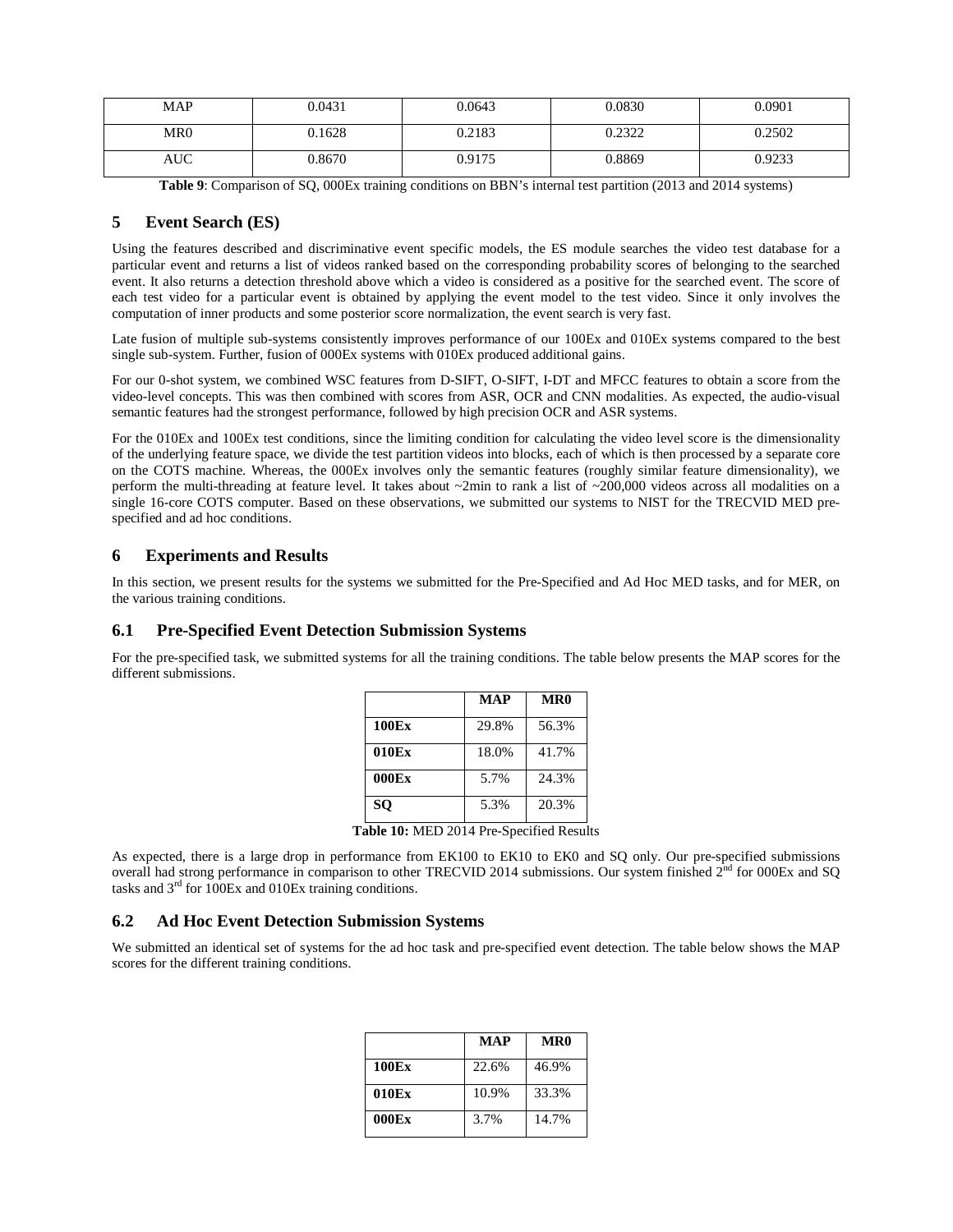| 80.                               | 3.1% | 11.7% |  |
|-----------------------------------|------|-------|--|
| Table 11: MED 2014 Ad Hoc Results |      |       |  |

The performance of the different submissions were consistent with the trends observed in pre-specified, and was also competitive with the other submissions. Our SQ and 000Ex systems were  $2<sup>nd</sup>$ , while the 100Ex and 010Ex systems were  $3<sup>rd</sup>$  in terms of MAP. Further, our SQ and 000Ex systems had consistent performance between pre-specified and ad hoc demonstrating the generality and robustness of our concept detectors.

## **6.3 Metadata Generation Times**

Our Metadata Generation module was one of the fastest compared to other performers. This was done while maintaining strong MAP performance. While we took only 0.027 hours processing time per hour of video to generate all the features (Sec 2) for  $\sim$ 1,500 videos, we took 0.262 hours  $\sim$ 200,000 Eval videos.

## **6.4 MER Submission**

For the TRECVID Multimedia Event Recounting (MER) Task, we submitted a three-phase system that (1) detected concept instances from various modalities; (2) aggregated these detections by modality, based on the initial event-specific semantic query (Sec 4); and (3) generated a human-readable recounting containing itemized detections along with confidence and relevance information. The system combined concept detections from the following systems:

- **Audio-Visual Concepts:** We obtained these concepts using the system described in Section 2.3. For each test video, we applied all our concept detectors and pruned those concepts that had confidence below the threshold learned during training.
- **Automatic Speech Recognition (ASR):** We applied BBN's ASR system on the audio stream, and then detected salient keywords in the speech transcript. We then included these keywords, as well as the start and end times of their utterances in our MER submission.
- **Videotext:** We applied BBN's Videotext detection and recognition system on the videos and included the output in our MER submission.

For query conciseness, our submission received 17% strongly agree (highest) and 59 % agree votes nominated by 5 human judges. For key evidence convincing, we had the lowest strongly disagree (lowest) votes (7 %) and the highest strongly agree votes (27 %) nominated by 5 judges.

## **7 Acknowledgments**

Supported by the Intelligence Advanced Research Projects Activity (IARPA) via Department of Interior National Business Center contract number D11PC20071. The U.S. Government is authorized to reproduce and distribute reprints for Government purposes notwithstanding any copyright annotation thereon.

Disclaimer: The views and conclusions contained herein are those of the authors and should not be interpreted as necessarily representing the official policies or endorsements, either expressed or implied, of IARPA, DoI/NBC, or the U.S. Government.

#### **References**

[Smeaton et al. 2006] A. F. Smeaton, P. Over, and W. Kraaij, "Evaluation campaigns and TRECVid," in *Proc. of the 8th ACM International Workshop on Multimedia Information Retrieval*, 2006.

[Over et al. 2014] P. Over, G. Awad, M. Michel, J. Fiscus, G. Sanders, W. Kraaij, A. F. Smeaton, and G. Quénot, "TRECVID 2014 - An Overview of the Goals, Tasks, Data, Evaluation Mechanisms and Metrics," in *Proc. of TRECVID 2014*, 2014.

[Csurka et al. 2004] G. Csurka, C. Dance, L.X. Fan, J. Willamowski, and C. Bray, "Visual Categorization with Bags of Keypoints," in *Proc. of ECCV International Workshop on Statistical Learning in Computer Vision*, 2004.

[Lazebnik et al. 2006] S. Lazebnik, C. Schmid, and J. Ponce, "Beyond Bags of Features: Spatial Pyramid Matching for Recognizing Natural Scene Categories," in *Proc. of CVPR*, 2006.

[Natarajan et al. 2013] P. Natarajan, S. Wu, F. Luisier, X. Zhuang, M. Tickoo, G. Ye, D. Liu, S. Chang, I. Saleemi, M. Shah, V. Morariu, L. Davis, A. Gupta, I. Haritaoglu, S. Guler, A. Morde, "BBN VISER TRECVID 2013 Multimedia Event Detection and Multimedia Event Recounting Systems," in *Proc. of TRECVid 2013*, 2013.

[Laptev et al. 2008] I. Laptev, M. Marszalek, C. Schmid, and B. Rozenfeld, "Learning Realistic Human Actions from Movies," in *Proc. of CVPR*, 2008.

[Jiang et al. 2010] Y.-G. Jiang, X. Zeng, G. Ye, S. Bhattacharya, D. Ellis, M. Shah, and S.-F. Chang, "Columbia-UCF TRECVID 2010 Multimedia Event Detection: Combining Multiple Modalities, Contextual Concepts, and Temporal Matching," in *Proc. of TRECVID 2010*, 2010.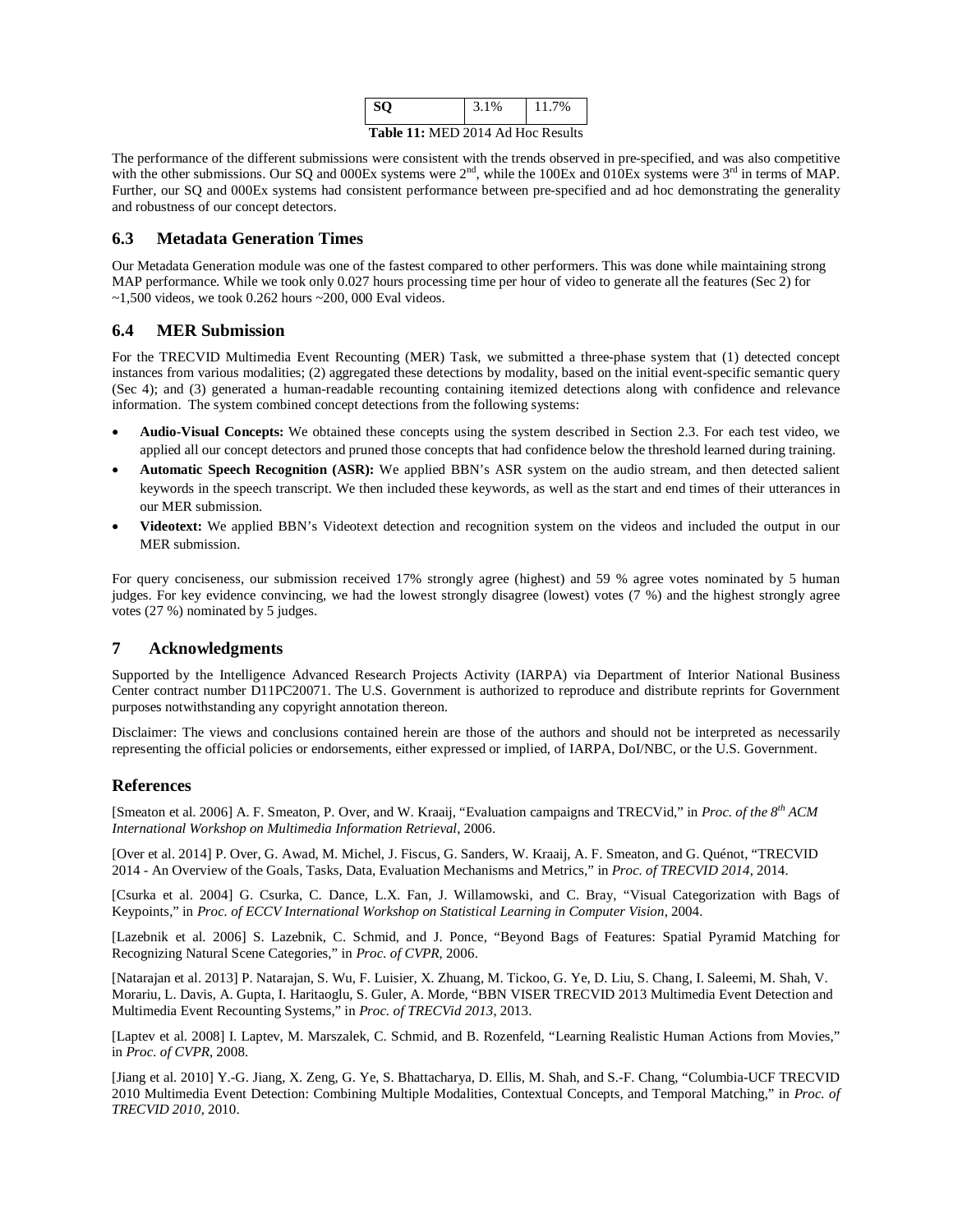[Lowe 2004] D. Lowe, "Distinctive image features from scale-invariant keypoints," *International Journal on Computer Vision*, vol. 60, no. 2, pp. 91-110, 2004.

[Mikolajczyk et al. 2004] K. Mikoljczyk and C. Schmid, "Scale and affine invariant interest point detectors," *International Journal of Computer Vision*, vol. 60, pp. 63–86, 2004.

[Pan et al. 2010] S. J. Pan, X. Ni, J.-T. Sun, Q. Yang, and Z. Chen, "Cross-domain sentiment classification via spectral feature alignment," in *Proc. of the International Conference on World Wide Web*, 2010.

[van de Sande et al. 2010] K. E. A. van de Sande, T. Gevers and C. G. M. Snoek, "Evaluating Color Descriptors for Object and Scene Recognition," *IEEE Transactions on Pattern Analysis and Machine Intelligence*, vol. 32, no. 9, pp. 1582-1596, 2010.

[Boureau et al. 2010] Y. Boureau, F. Bach, Y. Le Cun, and J. Ponce, "Learning mid-level features for recognition," in *Proc. of CVPR*, pp. 2559-2566, 2010.

[Vedaldi et al. 2012] A. Vedaldi, A. Zisserman, "Sparse Kernel Approximations for Efficient Classification and Detection," in *IEEE Conference on Computer Vision and Pattern Recognition (CVPR),* 2012

[Jia et al. 2013] T. Jia, "{Caffe}: An Open Source Convolutional Architecture for Fast Feature Embedding," [http://caffe.berkeleyvision.org](http://caffe.berkeleyvision.org/)

[Felzenszwalb et al. 2010] P. Felzenszwalb, R. Girshick, D. McAllester, and D. Ramanan, "Object Detection with Discriminatively Trained Part Based Models," *IEEE Transactions on Pattern Analysis and Machine Intelligence*, vol. 32, no. 9, 2010.

[Lemur Project] http://www.lemurproject.org/

[Viswanathan et al. 2010] S. V. N. Vishwanathan, Zhaonan Sun, Nawanol Theera-Ampornpunt, and Manik Varma, "Multiple Kernel Learning and the SMO Algorithm," in *NIPS*, vol. 22, pp. 2361-2369, 2010.

[Peronnin et al. 2010] F. Perronnin, J. Sánchez, and T. Mensink. "Improving the Fisher kernel for large-scale image classification." In Proc. ECCV, 2010

[Natarajan et al. 2011] P. Natarajan, S. Tsakalidis, V. Manohar, R. Prasad, and P. Natarajan, "Unsupervised Audio Analysis for Categorizing Heterogeneous Consumer Domain Videos," in *Proc. of Interspeech*, 2011.

[Fan et al. 2008] R. Fan, K. Chang, C. Hsieh, X. Wang, C. Lin, "LIBLINEAR : A Library for Large Linear Classification," in *Journal of Machine Learning Research (JMLR)*, 2008

[R. Arandjelovic et al. 2012] R. Arandjelović, A. Zisserman, "Three things everyone should know to improve object retrieval," in

*IEEE Conference on Computer Vision and Pattern Recognition (CVPR),* 2012

[Jain et al. 2014] Arpit Jain, Xujun Peng, Xiaodan Zhuang, Pradeep Natarajan, Huaigu Cao, ["Text detection and recognition in](http://ieeexplore.ieee.org/xpls/abs_all.jsp?arnumber=6853796)  [natural scenes and consumer videos,"](http://ieeexplore.ieee.org/xpls/abs_all.jsp?arnumber=6853796) in IEEE International Conference on Acoustics, Speech and Signal Processing (ICASSP), pp. 1245-1249, 2014.

[Vitaladevuni et al. 2011] S. Vitaladevuni, P. Natarajan, R. Prasad, and P. Natarajan, "Efficient Orthogonal Matching Pursuit using sparse random projections for scene and video classification," in *Proc. of ICCV*, pp. 2312-2319, 2011.

[Manohar et al. 2011] V. Manohar, S. Tsakalidis, P. Natarajan, R. Prasad, and P. Natarajan, "Audio-Visual Fusion Using Bayesian Model Combination for Web Video Retrieval," in *Proc. of the 19th ACM International Conference on Multimedia*, pp. 1537-1540, 2011.

[Natarajan et al. 2011] P. Natarajan et al, "BBN VISER TRECVID 2011 Multimedia Event Detection System," in *Proc. of TRECVID 2011*, 2011.

[Bo et al. 2010] L. Bo, X. Ren, and D. Fox, "Kernel descriptors for visual recognition," *NIPS*, pp. 244-252, 2010.

[Bo et al. 2011] L. Bo, K. Lai, X. Ren, and D. Fox, "Object recognition with hierarchical kernel descriptors," in *Proc. of CVPR*, pp.1729-1736, 2011.

[Heikkila et al. 2006] M. Heikkila, M. Pietikainen, and C. Schmid, "Description of interest regions with center-symmetric local binary patterns," *ICVGIP*, pp. 58-69, 2006.

[Wu et al. 2014] S. Wu, S. Bondugula, F. Luisier, X. Zhuang, P. Natarajan "Zero-shot Event Detection using Multi-modal Fusion of Weakly Supervised Concepts," IEEE *Conference on Computer Vision and Pattern Recognition (CVPR)*, pp. 2665-2672, 2014.

[Wang et al. 2013] H. Wang, and C. Schmid "Action Recognition with Improved Trajectories," IEEE *International Conference on Computer Vision (ICCV)*, 2013.

[Li et al. 2010] L.-J. Li, H. Su, E. P. Xing, F.-F. Li, "Object Bank: A High-Level Image Representation for Scene Classification & Semantic Feature Sparsification," *NIPS*, pp. 1378-1386, 2010.

[Patterson et al. 2012] G. Patterson and J. Hays, "SUN attribute database: Discovering, annotating, and recognizing scene attributes", in *Proc. of CVPR*, pp. 2751-2758, 2012.